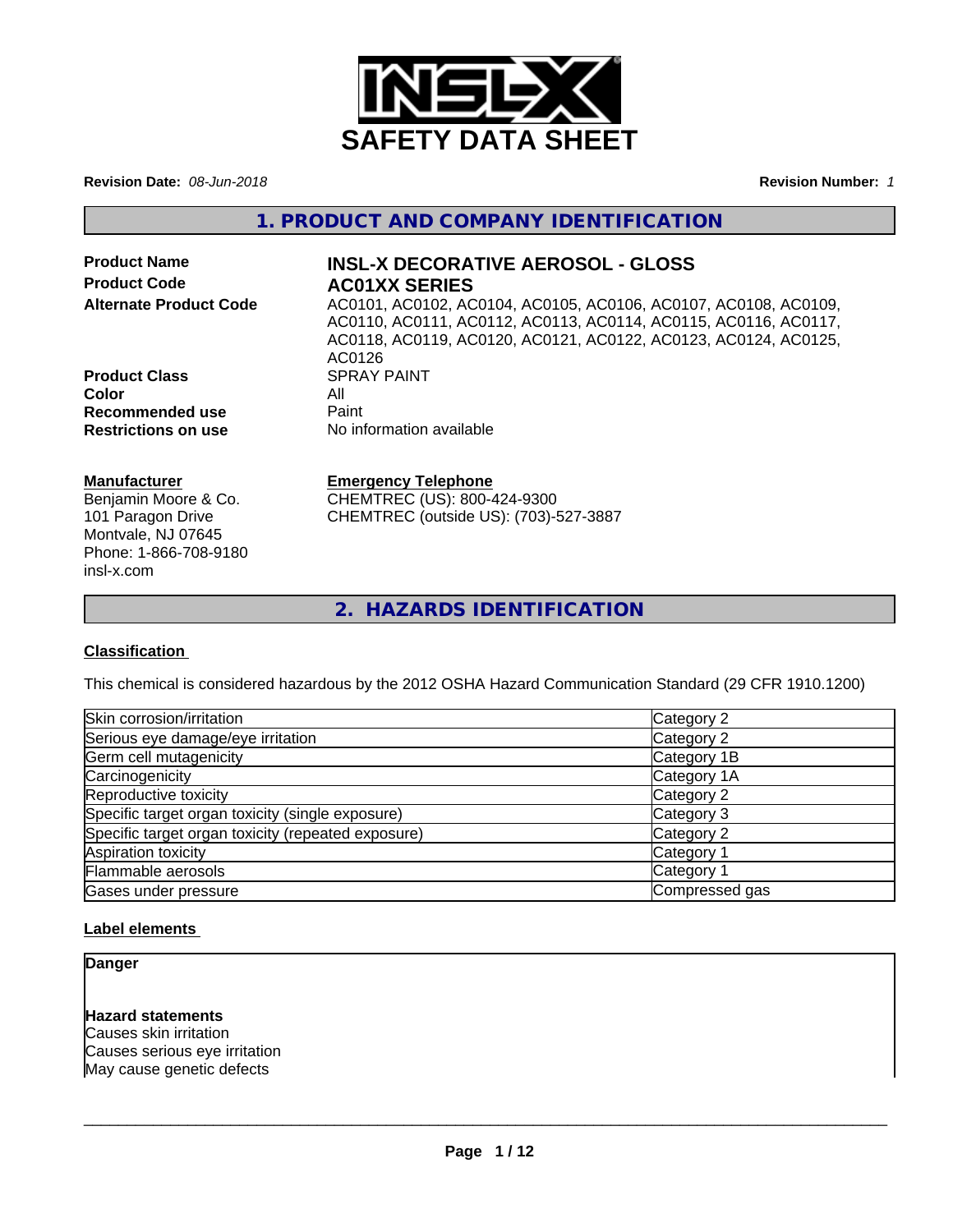May cause cancer Suspected of damaging fertility or the unborn child May cause drowsiness or dizziness May cause damage to organs through prolonged or repeated exposure May be fatal if swallowed and enters airways Extremely flammable aerosol Contains gas under pressure; may explode if heated

**Appearance** liquid **Contract Contract Contract Contract Contract Contract Contract Contract Contract Contract Contract Contract Contract Contract Contract Contract Contract Contract Contract Contract Contract Contract Con** 

#### **Precautionary Statements - Prevention**

Obtain special instructions before use

Do not handle until all safety precautions have been read and understood

Use personal protective equipment as required

Wash face, hands and any exposed skin thoroughly after handling

Wear eye/face protection

Do not breathe dust/fume/gas/mist/vapors/spray

Use only outdoors or in a well-ventilated area

Keep away from heat, hot surfaces, sparks, open flames and other ignition sources. No smoking

Do not spray on an open flame or other ignition source

Pressurized container: Do not pierce or burn, even after use

#### **Precautionary Statements - Response**

IF exposed or concerned: Get medical advice/attention

#### **Eyes**

IF IN EYES: Rinse cautiously with water for several minutes. Remove contact lenses, if present and easy to do. Continue rinsing

If eye irritation persists: Get medical advice/attention

#### **Skin**

IF ON SKIN: Wash with plenty of soap and water

If skin irritation occurs: Get medical advice/attention

Take off contaminated clothing and wash before reuse

#### **Inhalation**

IF INHALED: Remove victim to fresh air and keep at rest in a position comfortable for breathing **Ingestion**

IF SWALLOWED: Immediately call a POISON CENTER or doctor/physician Do NOT induce vomiting

### **Precautionary Statements - Storage**

Store locked up Store in a well-ventilated place. Keep container tightly closed Protect from sunlight. Do not expose to temperatures exceeding 50 °C/122 °F

#### **Precautionary Statements - Disposal**

Dispose of contents/container to an approved waste disposal plant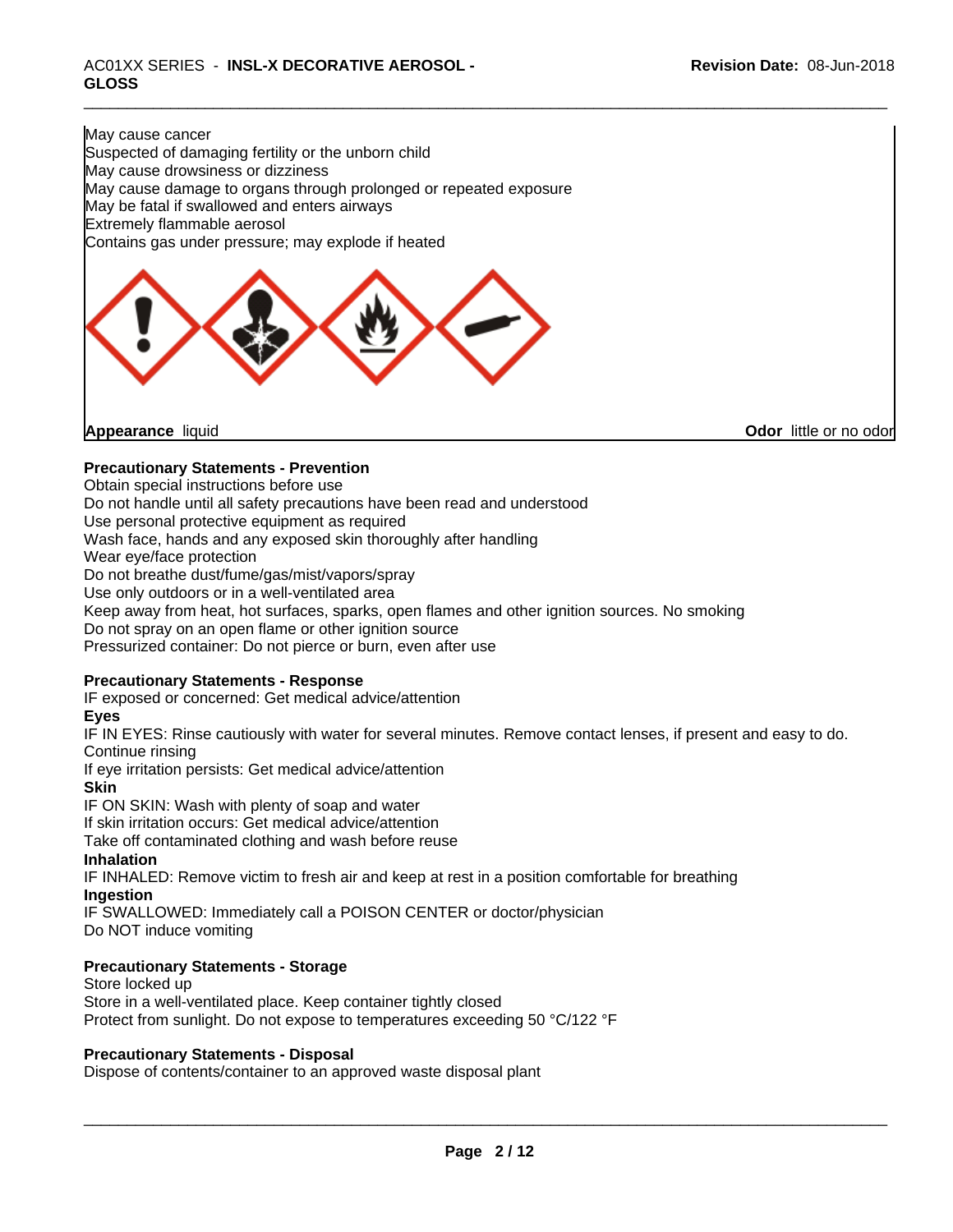#### **Hazards not otherwise classified (HNOC)**

Not applicable

# **Other information**

No information available

# **3. COMPOSITION INFORMATION ON COMPONENTS**

| <b>Chemical name</b>                        | <b>CAS No.</b> | Weight-% |
|---------------------------------------------|----------------|----------|
| Acetone                                     | 67-64-1        | 35       |
| Propane                                     | 74-98-6        | 20       |
| VM&P naphtha                                | 64742-89-8     | 15       |
| <b>Butane</b>                               | 106-97-8       | 15       |
| Toluene                                     | 108-88-3       |          |
| Solvent naphtha (petroleum), heavy aromatic | 64742-94-5     |          |
| Ethyl benzene                               | $100 - 41 - 4$ | 0.5      |
| Naphthalene                                 | $91 - 20 - 3$  | 0.5      |

# **4. FIRST AID MEASURES**

#### **Description of first aid measures**

| <b>Eye Contact</b>                               | Immediately flush with plenty of water. After initial flushing, remove any contact<br>lenses and continue flushing for at least 15 minutes. If eye irritation persists,                       |
|--------------------------------------------------|-----------------------------------------------------------------------------------------------------------------------------------------------------------------------------------------------|
|                                                  | consult a specialist.                                                                                                                                                                         |
| <b>Skin Contact</b>                              | Wash off immediately with soap and plenty of water removing all contaminated<br>clothes and shoes. If skin irritation persists, call a physician.                                             |
| <b>Inhalation</b>                                | Move to fresh air. If symptoms persist, call a physician.<br>If not breathing, give artificial respiration. Call a physician immediately.                                                     |
| Ingestion                                        | Clean mouth with water and afterwards drink plenty of water. Do not induce<br>vomiting without medical advice. Never give anything by mouth to an unconscious<br>person. Consult a physician. |
| <b>Protection Of First-Aiders</b>                | Use personal protective equipment.                                                                                                                                                            |
| <b>Most Important</b><br><b>Symptoms/Effects</b> | No information available.                                                                                                                                                                     |
| <b>Notes To Physician</b>                        | Treat symptomatically.                                                                                                                                                                        |
|                                                  | 5. FIRE-FIGHTING MEASURES                                                                                                                                                                     |

**Flammable Properties** Vapors may travel considerable distance to a source of ignition and flash back. Vapors may cause flash fire.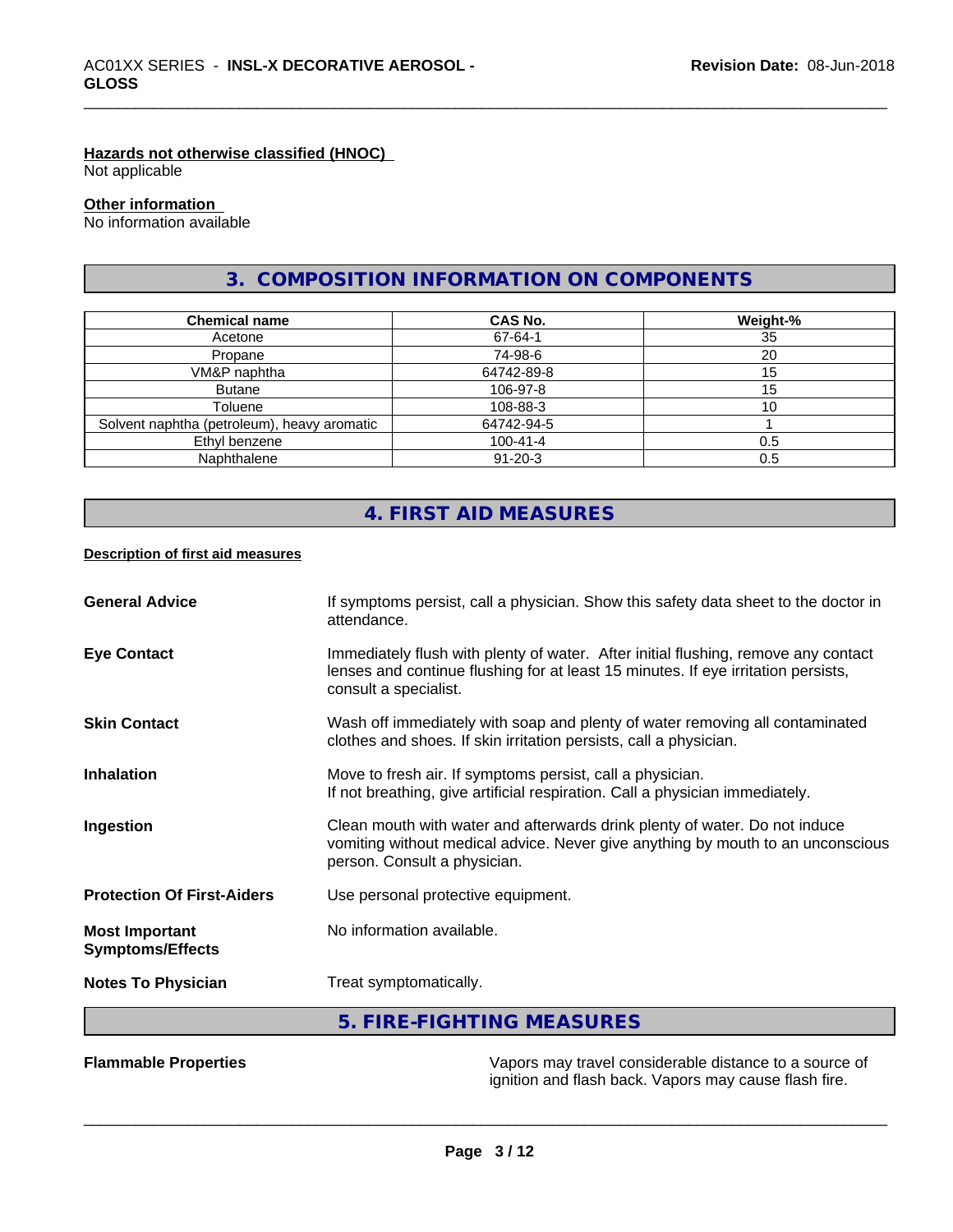| <b>Suitable Extinguishing Media</b>                                              | Foam, dry powder or water. Use extinguishing measures<br>that are appropriate to local circumstances and the<br>surrounding environment.                                                                                                                                                       |
|----------------------------------------------------------------------------------|------------------------------------------------------------------------------------------------------------------------------------------------------------------------------------------------------------------------------------------------------------------------------------------------|
| <b>Protective Equipment And Precautions For</b><br><b>Firefighters</b>           | As in any fire, wear self-contained breathing apparatus<br>pressure-demand, MSHA/NIOSH (approved or equivalent)<br>and full protective gear.                                                                                                                                                   |
| <b>Hazardous combustion products</b>                                             | Burning may result in carbon dioxide, carbon monoxide<br>and other combustion products of varying composition<br>which may be toxic and/or irritating.                                                                                                                                         |
| <b>Specific Hazards Arising From The Chemical</b>                                | Flammable. Flash back possible over considerable<br>distance. Keep product and empty container away from<br>heat and sources of ignition. Closed containers may<br>rupture if exposed to fire or extreme heat. Thermal<br>decomposition can lead to release of irritating gases and<br>vapors. |
| <b>Sensitivity To Mechanical Impact</b>                                          | No                                                                                                                                                                                                                                                                                             |
| <b>Sensitivity To Static Discharge</b>                                           | Yes                                                                                                                                                                                                                                                                                            |
| <b>Flash Point Data</b><br>Flash Point (°F)<br>Flash Point (°C)<br><b>Method</b> | $-139$<br>$-95$<br><b>PMCC</b>                                                                                                                                                                                                                                                                 |
| <b>Flammability Limits In Air</b>                                                |                                                                                                                                                                                                                                                                                                |
| Lower flammability limit:<br><b>Upper flammability limit:</b>                    | Not available<br>Not available                                                                                                                                                                                                                                                                 |
| Health: 2<br>Flammability: 4<br><b>NFPA</b>                                      | Instability: 0<br><b>Special: Not Applicable</b>                                                                                                                                                                                                                                               |
| <b>NFPA Legend</b><br>0 - Not Hazardous<br>1 - Slightly<br>$0$ Moderate          |                                                                                                                                                                                                                                                                                                |

- 2 Moderate
- 3 High
- 4 Severe

*The ratings assigned are only suggested ratings, the contractor/employer has ultimate responsibilities for NFPA ratings where this system is used.*

*Additional information regarding the NFPA rating system is available from the National Fire Protection Agency (NFPA) at www.nfpa.org.*

# **6. ACCIDENTAL RELEASE MEASURES**

**Personal Precautions** Remove all sources of ignition. Take precautions to prevent flashback. Ground and bond all containers and handling equipment. Take precautionary measures against static discharges. Ensure adequate ventilation. Avoid contact with skin, eyes and clothing. Use personal protective equipment.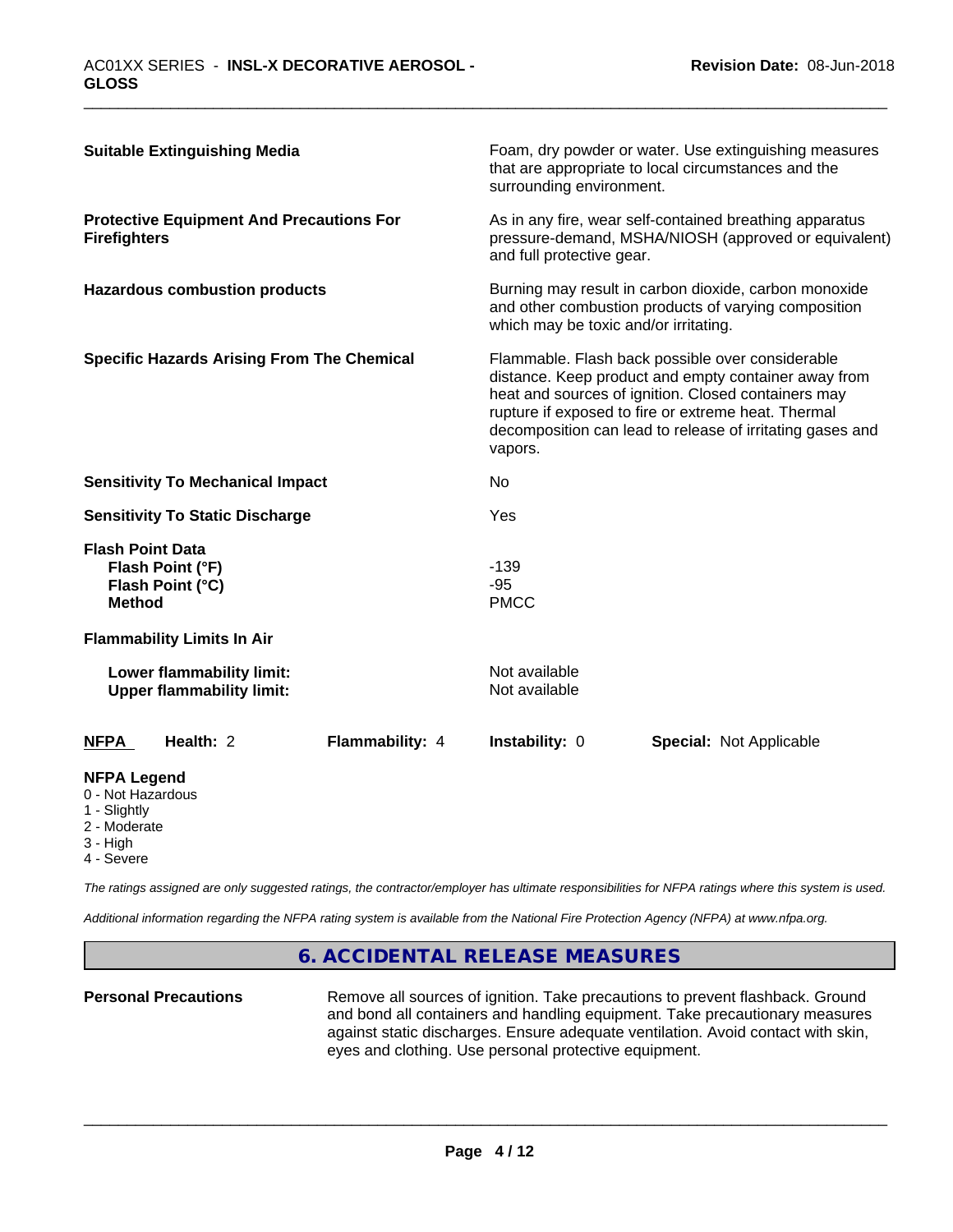| <b>Other Information</b>         | Prevent further leakage or spillage if safe to do so. Do not allow material to<br>contaminate ground water system. Prevent product from entering drains. Do not<br>flush into surface water or sanitary sewer system. Local authorities should be<br>advised if significant spillages cannot be contained. |
|----------------------------------|------------------------------------------------------------------------------------------------------------------------------------------------------------------------------------------------------------------------------------------------------------------------------------------------------------|
| <b>Environmental precautions</b> | See Section 12 for additional Ecological Information.                                                                                                                                                                                                                                                      |
| <b>Methods for Cleaning Up</b>   | Dam up. Soak up with inert absorbent material. Use a non-sparking or explosion<br>proof means to transfer material to a sealed, appropriate container for disposal.<br>Clean contaminated surface thoroughly.                                                                                              |

# **7. HANDLING AND STORAGE**

| Avoid contact with skin, eyes and clothing. Wear personal protective equipment.<br>Do not breathe vapors or spray mist. Use only in ventilated areas. Prevent vapor<br>build-up by providing adequate ventilation during and after use.                                                                                                                                                                                                        |
|------------------------------------------------------------------------------------------------------------------------------------------------------------------------------------------------------------------------------------------------------------------------------------------------------------------------------------------------------------------------------------------------------------------------------------------------|
| Take precautionary measures against static discharges. To avoid ignition of<br>vapors by static electricity discharge, all metal parts of the equipment must be<br>grounded. Keep away from heat, sparks and flame. Do not smoke. Extinguish all<br>flames and pilot lights, and turn off stoves, heaters, electric motors and other<br>sources of ignition during use and until all vapors are gone. Ignition and/or flash<br>back may occur. |
| Keep containers tightly closed in a dry, cool and well-ventilated place. Keep away<br>from heat. Keep away from open flames, hot surfaces and sources of ignition.<br>Keep in properly labeled containers. Keep out of the reach of children.                                                                                                                                                                                                  |
| Incompatible with strong acids and bases and strong oxidizing agents.                                                                                                                                                                                                                                                                                                                                                                          |
| Technical measures/Precautions Ensure adequate ventilation. Use only where airflow will keep vapors from building<br>up in or near the work area in adjoining rooms. Comply with all national, state, and<br>local codes pertaining to the storage, handling, dispensing and disposal of<br>flammable liquids.                                                                                                                                 |
| Dissipate static electricity during transfer by grounding and bonding containers<br>and equipment before transferring material. All equipment should be non-sparking<br>and explosion proof. Use explosion proof electrical equipment for ventilation,<br>lighting and material handling.                                                                                                                                                      |
|                                                                                                                                                                                                                                                                                                                                                                                                                                                |

# **8. EXPOSURE CONTROLS/PERSONAL PROTECTION**

# **Exposure Limits**

| <b>Chemical name</b> | <b>ACGIH TLV</b>  | <b>OSHA PEL</b>              |
|----------------------|-------------------|------------------------------|
| Acetone              | 250 ppm - TWA     | 1000 ppm - TWA               |
|                      | 500 ppm - STEL    | 2400 mg/m <sup>3</sup> - TWA |
| Propane              |                   | 1000 ppm - TWA               |
|                      |                   | 1800 mg/m <sup>3</sup> - TWA |
| <b>Butane</b>        | 1000 ppm $-$ STEL | N/E                          |
| Toluene              | 20 ppm - TWA      | 200 ppm - TWA                |
|                      |                   | 300 ppm - Ceiling            |
| Ethyl benzene        | 20 ppm - TWA      | 100 ppm - TWA                |
|                      |                   | 435 mg/m <sup>3</sup> - TWA  |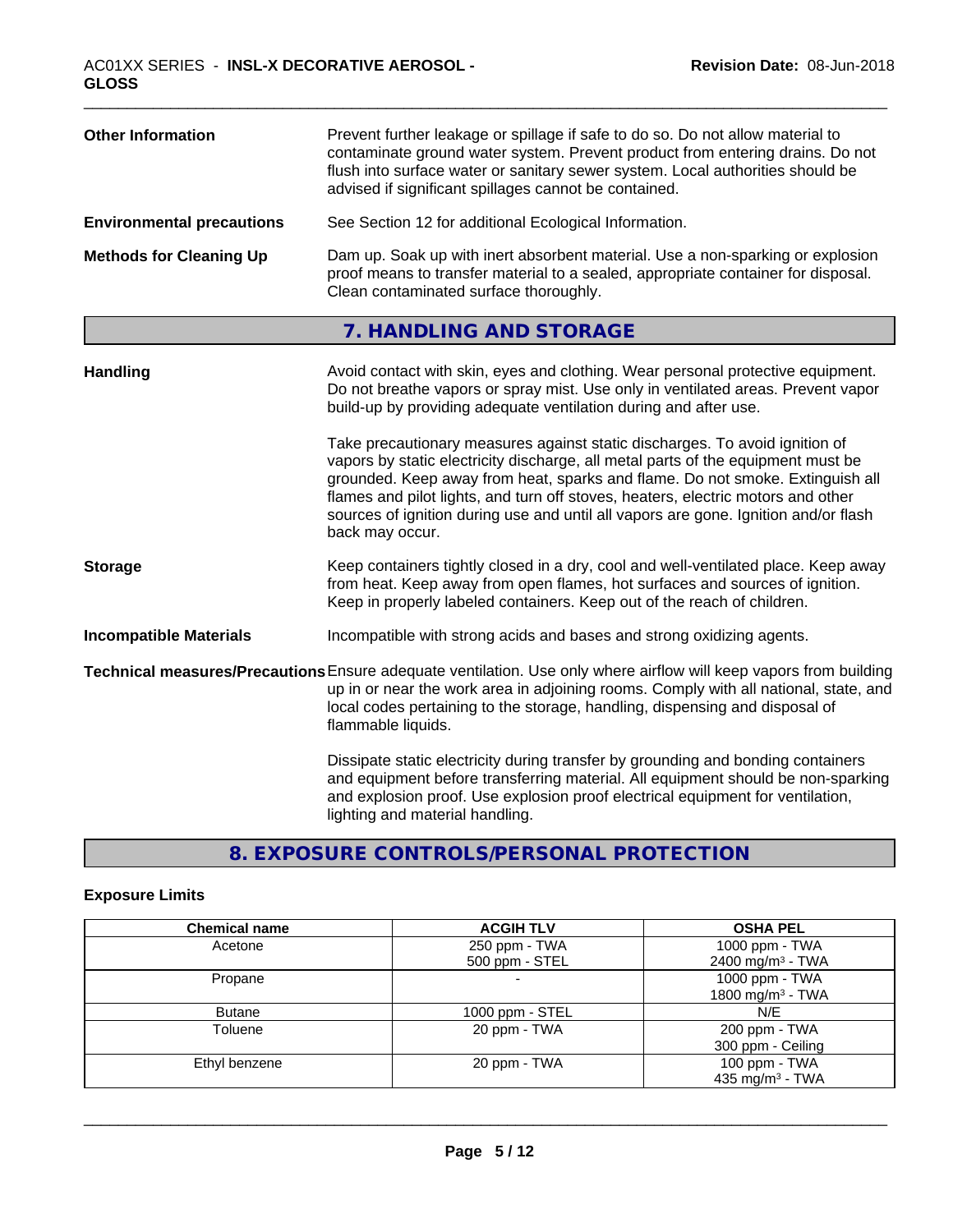| Naphthalene                                                                                 |                                                            | 10 ppm - TWA                                                                                                                                                                                                                                                                                                                                                        | 10 ppm - TWA      |
|---------------------------------------------------------------------------------------------|------------------------------------------------------------|---------------------------------------------------------------------------------------------------------------------------------------------------------------------------------------------------------------------------------------------------------------------------------------------------------------------------------------------------------------------|-------------------|
|                                                                                             |                                                            | Skin                                                                                                                                                                                                                                                                                                                                                                | 50 mg/m $3$ - TWA |
| Legend                                                                                      |                                                            |                                                                                                                                                                                                                                                                                                                                                                     |                   |
| OSHA - Occupational Safety & Health Administration Exposure Limits<br>N/E - Not Established |                                                            | ACGIH - American Conference of Governmental Industrial Hygienists Exposure Limits                                                                                                                                                                                                                                                                                   |                   |
| <b>Appropriate engineering</b><br>controls                                                  |                                                            |                                                                                                                                                                                                                                                                                                                                                                     |                   |
| <b>Engineering Measures</b>                                                                 | Ensure adequate ventilation, especially in confined areas. |                                                                                                                                                                                                                                                                                                                                                                     |                   |
| <b>Personal Protective Equipment</b>                                                        |                                                            |                                                                                                                                                                                                                                                                                                                                                                     |                   |
| <b>Eye/Face Protection</b>                                                                  |                                                            | Safety glasses with side-shields. If splashes are likely to occur, wear Tightly<br>fitting safety goggles.                                                                                                                                                                                                                                                          |                   |
| <b>Skin Protection</b>                                                                      |                                                            | Long sleeved clothing. Protective gloves.                                                                                                                                                                                                                                                                                                                           |                   |
| <b>Respiratory Protection</b>                                                               |                                                            | Use only with adequate ventilation. In operations where exposure limits are<br>exceeded, use a NIOSH approved respirator that has been selected by a<br>technically qualified person for the specific work conditions. When spraying the<br>product or applying in confined areas, wear a NIOSH approved respirator<br>specified for paint spray or organic vapors. |                   |
| <b>Hygiene Measures</b>                                                                     |                                                            | Avoid contact with skin, eyes and clothing. Remove and wash contaminated<br>clothing before re-use. Wash thoroughly after handling.                                                                                                                                                                                                                                 |                   |

**9. PHYSICAL AND CHEMICAL PROPERTIES**

| $5.9 - 6.2$<br>Density (Ibs/gal)<br>$0.70 - 0.74$<br><b>Specific Gravity</b><br>No information available<br>рH<br>No information available<br><b>Viscosity (cps)</b><br>No information available<br>Solubility(ies)<br><b>Water solubility</b><br>No information available<br>No information available<br><b>Evaporation Rate</b><br>No information available<br>Vapor pressure @20 °C (kPa)<br>Vapor density<br>No information available<br>Wt. % Solids<br>$10 - 20$<br>$5 - 15$<br>Vol. % Solids<br>$80 - 90$<br>Wt. % Volatiles<br>$85 - 95$<br>Vol. % Volatiles<br><b>VOC Regulatory Limit (g/L)</b><br>Refer to product label<br>$-20$<br><b>Boiling Point (°F)</b><br>$-29$<br><b>Boiling Point (°C)</b><br>No information available<br><b>Freezing Point (°F)</b><br><b>Freezing Point (°C)</b><br>No information available<br>Flash Point (°F)<br>$-139$<br>-95<br>Flash Point (°C)<br><b>PMCC</b><br><b>Method</b><br><b>Flammability (solid, gas)</b><br>Not applicable<br>No information available<br><b>Upper flammability limit:</b> |
|----------------------------------------------------------------------------------------------------------------------------------------------------------------------------------------------------------------------------------------------------------------------------------------------------------------------------------------------------------------------------------------------------------------------------------------------------------------------------------------------------------------------------------------------------------------------------------------------------------------------------------------------------------------------------------------------------------------------------------------------------------------------------------------------------------------------------------------------------------------------------------------------------------------------------------------------------------------------------------------------------------------------------------------------------|
|----------------------------------------------------------------------------------------------------------------------------------------------------------------------------------------------------------------------------------------------------------------------------------------------------------------------------------------------------------------------------------------------------------------------------------------------------------------------------------------------------------------------------------------------------------------------------------------------------------------------------------------------------------------------------------------------------------------------------------------------------------------------------------------------------------------------------------------------------------------------------------------------------------------------------------------------------------------------------------------------------------------------------------------------------|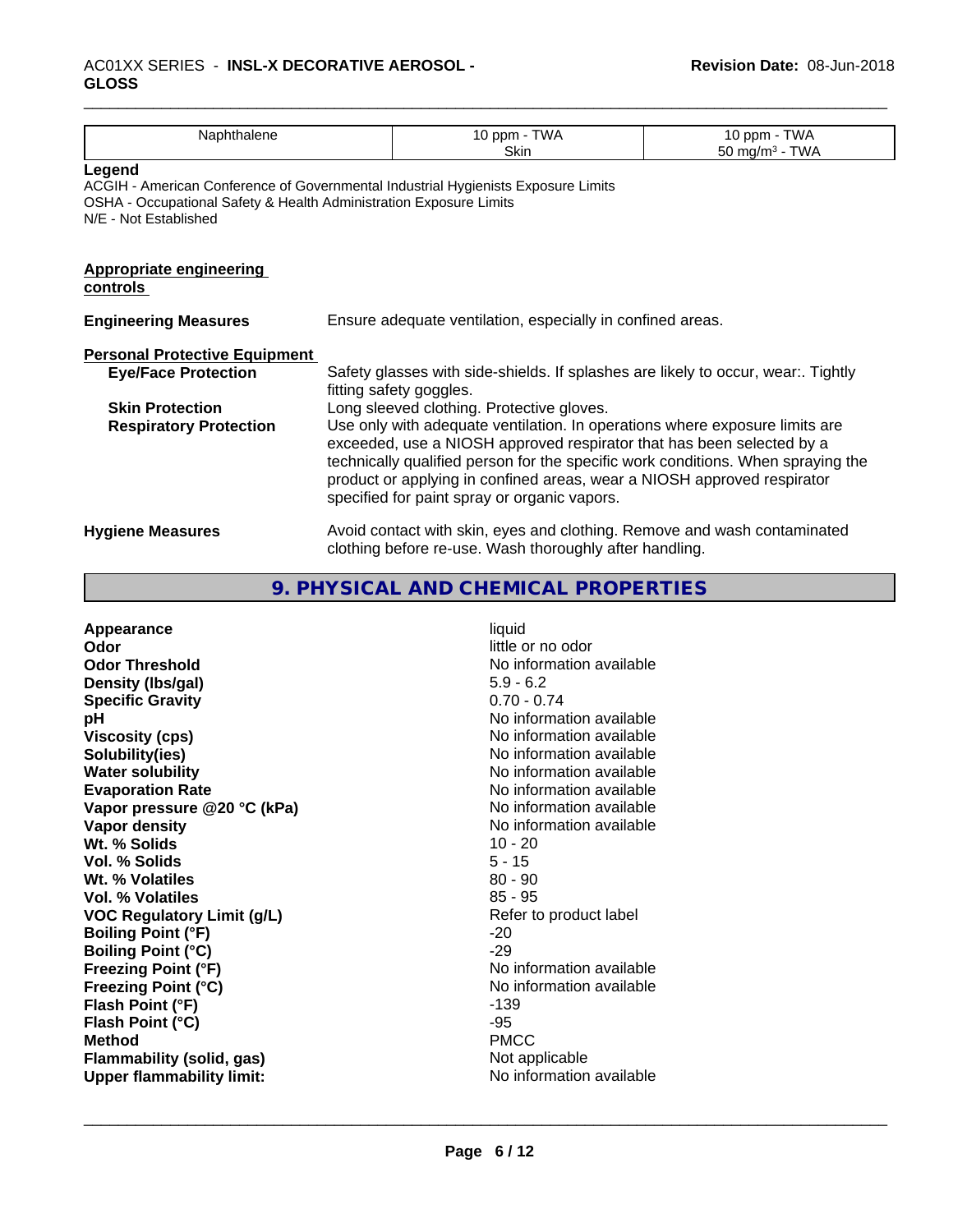**Lower flammability limit:**<br> **Autoignition Temperature (°F)** No information available<br>
No information available Autoignition **Temperature** (°F) <br>
Autoignition **Temperature** (°C) <br>
No information available Autoignition **Temperature** (°C) Mo information available<br>Decomposition **Temperature** (°F) No information available **Decomposition Temperature (°F)**<br> **Decomposition Temperature (°C)**<br>
No information available<br>
No information available **Decomposition Temperature (°C)**<br>Partition coefficient

**No information available** 

# **10. STABILITY AND REACTIVITY**

| <b>Reactivity</b>                         | No data available                                                                                                         |
|-------------------------------------------|---------------------------------------------------------------------------------------------------------------------------|
| <b>Chemical Stability</b>                 | Stable under normal conditions. Hazardous polymerisation<br>does not occur.                                               |
| <b>Conditions to avoid</b>                | Keep away from open flames, hot surfaces, static<br>electricity and sources of ignition. Sparks. Elevated<br>temperature. |
| <b>Incompatible Materials</b>             | Incompatible with strong acids and bases and strong<br>oxidizing agents.                                                  |
| <b>Hazardous Decomposition Products</b>   | Thermal decomposition can lead to release of irritating<br>gases and vapors.                                              |
| <b>Possibility of hazardous reactions</b> | None under normal conditions of use.                                                                                      |

**11. TOXICOLOGICAL INFORMATION**

| <b>Product Information</b>                      |                                                                                                                                                                                                                                                                                                                                                                                                                                                            |
|-------------------------------------------------|------------------------------------------------------------------------------------------------------------------------------------------------------------------------------------------------------------------------------------------------------------------------------------------------------------------------------------------------------------------------------------------------------------------------------------------------------------|
| Information on likely routes of exposure        |                                                                                                                                                                                                                                                                                                                                                                                                                                                            |
| <b>Principal Routes of Exposure</b>             | Eye contact, skin contact and inhalation.                                                                                                                                                                                                                                                                                                                                                                                                                  |
| <b>Acute Toxicity</b>                           |                                                                                                                                                                                                                                                                                                                                                                                                                                                            |
| <b>Product Information</b>                      | Repeated or prolonged exposure to organic solvents may lead to permanent brain<br>and nervous system damage. Intentional misuse by deliberately concentrating and<br>inhaling vapors may be harmful or fatal.                                                                                                                                                                                                                                              |
|                                                 | Symptoms related to the physical, chemical and toxicological characteristics                                                                                                                                                                                                                                                                                                                                                                               |
| <b>Symptoms</b>                                 | No information available                                                                                                                                                                                                                                                                                                                                                                                                                                   |
|                                                 | Delayed and immediate effects as well as chronic effects from short and long-term exposure                                                                                                                                                                                                                                                                                                                                                                 |
| Eye contact<br><b>Skin contact</b><br>Ingestion | Causes serious eye irritation. May cause redness, itching, and pain.<br>May cause skin irritation and/or dermatitis. Prolonged skin contact may defat the<br>skin and produce dermatitis.<br>Harmful if swallowed. Ingestion may cause irritation to mucous membranes. Small<br>amounts of this product aspirated into the respiratory system during ingestion or<br>vomiting may cause mild to severe pulmonary injury, possibly progressing to<br>death. |
|                                                 |                                                                                                                                                                                                                                                                                                                                                                                                                                                            |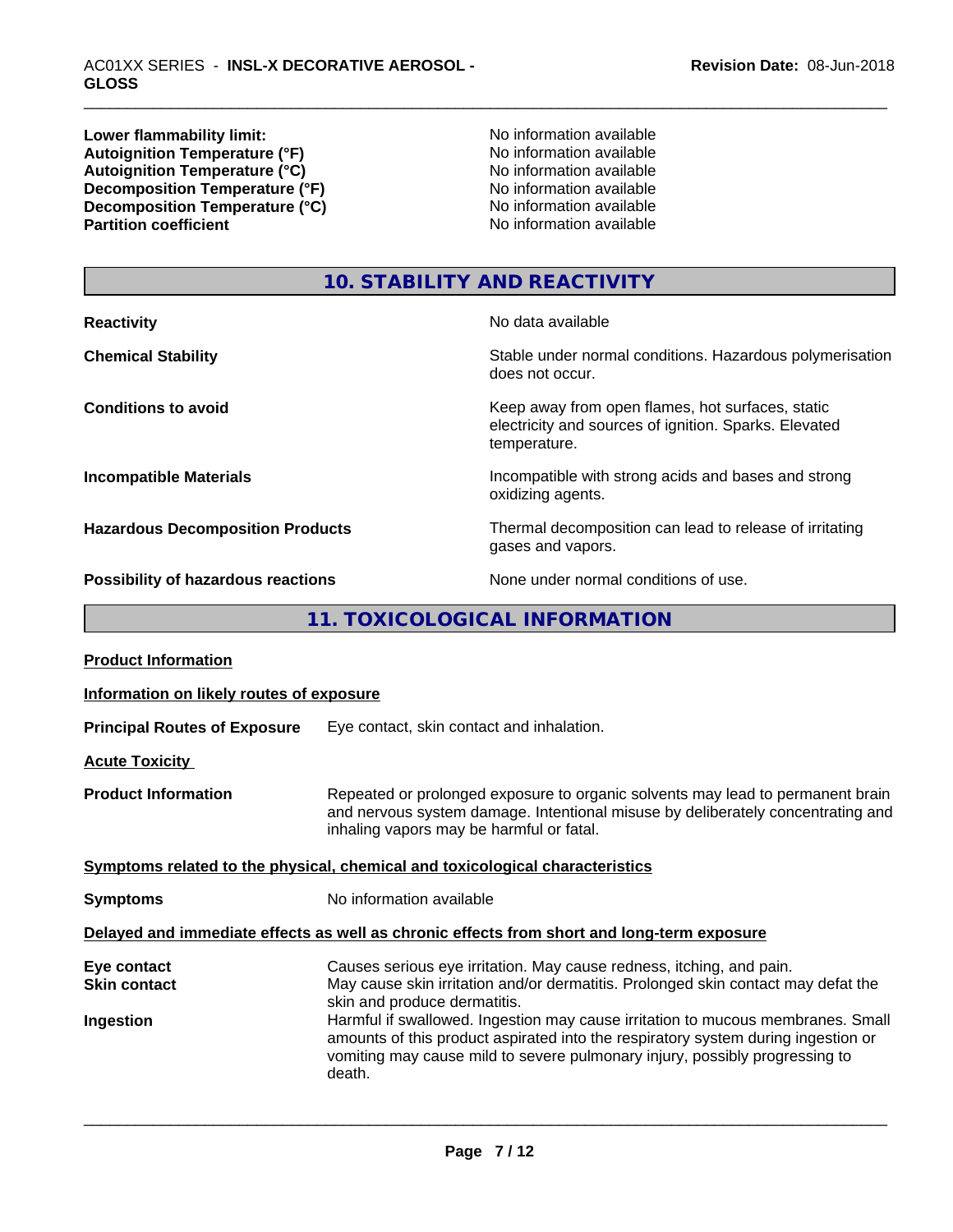| <b>Inhalation</b>             | Harmful by inhalation. High vapor / aerosol concentrations are irritating to the<br>eyes, nose, throat and lungs and may cause headaches, dizziness, drowsiness,<br>unconsciousness, and other central nervous system effects.   |
|-------------------------------|----------------------------------------------------------------------------------------------------------------------------------------------------------------------------------------------------------------------------------|
| <b>Sensitization</b>          | No information available                                                                                                                                                                                                         |
| <b>Neurological Effects</b>   | No information available.                                                                                                                                                                                                        |
| <b>Mutagenic Effects</b>      | No information available.                                                                                                                                                                                                        |
| <b>Reproductive Effects</b>   | Possible risk of impaired fertility. Possible risk of harm to the unborn child.                                                                                                                                                  |
| <b>Developmental Effects</b>  | No information available.                                                                                                                                                                                                        |
| <b>Target organ effects</b>   | No information available.                                                                                                                                                                                                        |
| STOT - repeated exposure      | Causes damage to organs through prolonged or repeated exposure if inhaled.<br>May cause disorder and damage to the. liver. kidney. spleen. blood. Central<br>nervous system.                                                     |
| <b>STOT - single exposure</b> | May cause disorder and damage to the. Respiratory system. Central nervous<br>system.                                                                                                                                             |
| Other adverse effects         | No information available.                                                                                                                                                                                                        |
| <b>Aspiration Hazard</b>      | May be harmful if swallowed and enters airways. Small amounts of this product<br>aspirated into the respiratory system during ingestion or vomiting may cause mild<br>to severe pulmonary injury, possibly progressing to death. |

#### **Numerical measures of toxicity**

**The following values are calculated based on chapter 3.1 of the GHS document**

| ATEmix (oral)                        | 11049 mg/kg |
|--------------------------------------|-------------|
| <b>ATEmix (dermal)</b>               | 6673 mg/kg  |
| <b>ATEmix (inhalation-dust/mist)</b> | 332.8 ma/L  |
| <b>ATEmix (inhalation-vapor)</b>     | 26 ma/L     |

#### **Acute Toxicity Component Information**

Acetone LD50 Oral: 5800 mg/kg (Rat) Toluene LD50 Oral: 636 mg/kg (Rat) LD50 Dermal: 14100 µL/kg (Rabbit) LC50 Inhalation (Vapor): 49000 mg/m<sup>3</sup> (Rat, 4 hr.) Solvent naphtha (petroleum), heavy aromatic LD50 Dermal: > 2 mL/kg (Rabbit) LC50 Inhalation (Vapor): > 590 mg/m<sup>3</sup> (Rat, 4 hr.) Ethyl benzene LD50 Oral: mg/kg (Rat) LD50 Dermal: > mg/kg (Rabbit) LC50 Inhalation (Vapor): mg/m<sup>3</sup> (Rat, 2 hr.) Naphthalene LD50 Oral: 969 mg/kg (Rat) LD50 Dermal: > 20,000 mg/kg (Rabbit) LC50 Inhalation (Vapor): > 340 mg/m<sup>3</sup> (Rat, 1 hr.)

#### **Carcinogenicity**

*The information below indicateswhether each agency has listed any ingredient as a carcinogen:.*

|--|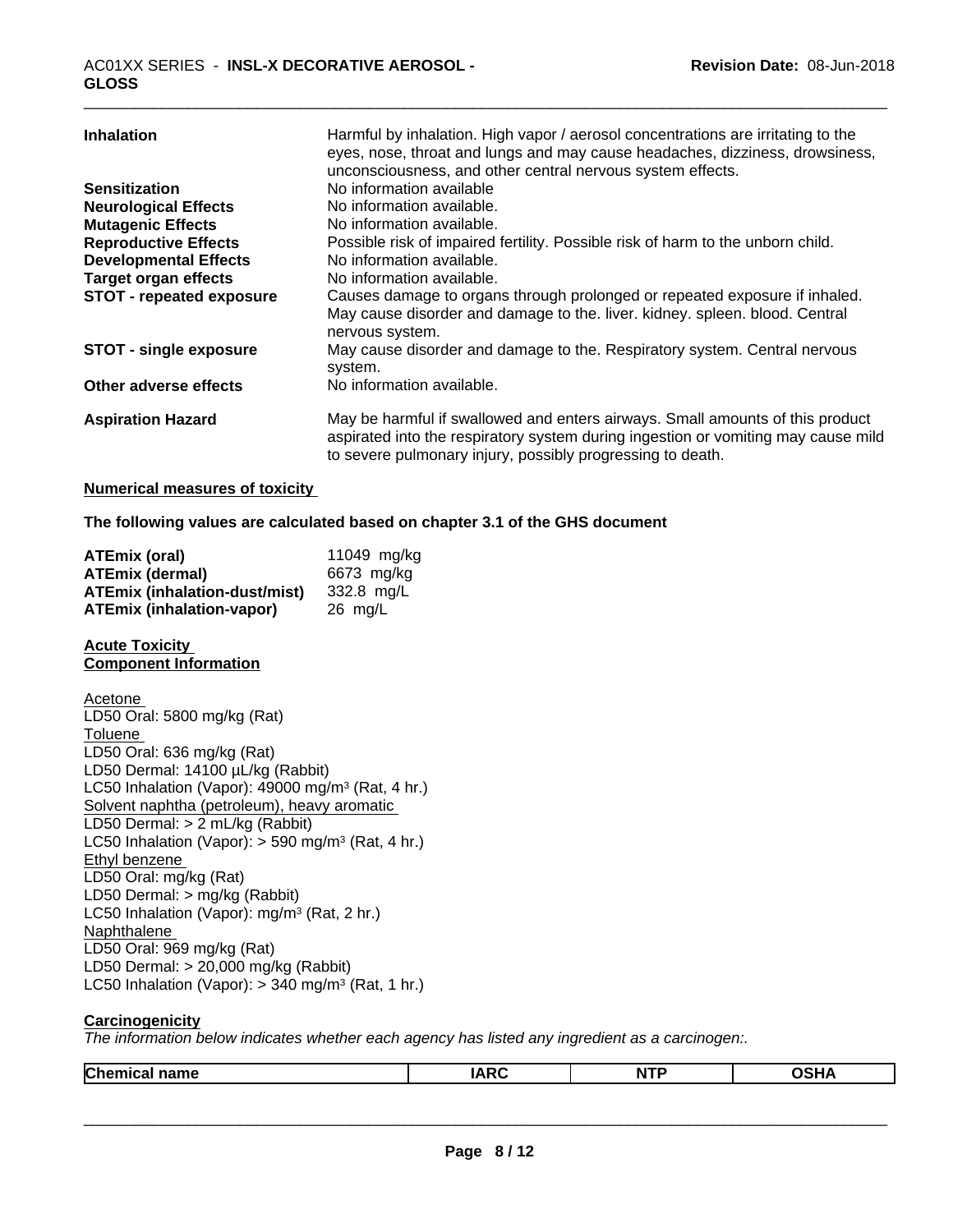| Ethyl benzene | 2B - Possible Human<br>Carcinogen |                                 | ∟isted |
|---------------|-----------------------------------|---------------------------------|--------|
| l Naphthalene | 2B - Possible Human<br>Carcinogen | Reasonably<br>Anticipated Human | Listed |
|               |                                   | Carcinogen                      |        |

#### **Legend**

IARC - International Agency for Research on Cancer NTP - National Toxicity Program OSHA - Occupational Safety & Health Administration

**12. ECOLOGICAL INFORMATION**

#### **Ecotoxicity Effects**

The environmental impact of this product has not been fully investigated.

#### **Product Information**

#### **Acute Toxicity to Fish**

No information available

### **Acute Toxicity to Aquatic Invertebrates**

No information available

#### **Acute Toxicity to Aquatic Plants**

No information available

#### **Persistence / Degradability**

No information available.

#### **Bioaccumulation**

No information available.

#### **Mobility in Environmental Media**

No information available.

#### **Ozone**

Not applicable

#### **Component Information**

#### **Acute Toxicity to Fish**

Acetone LC50: 8300 (Bluegill - 96 hr.) mg/L Ethyl benzene LC50: 12.1 mg/L (Fathead Minnow - 96 hr.)

#### **Acute Toxicity to Aquatic Invertebrates**

Acetone EC50: 12600 mg/L (Daphnia magna - 48 hr.) Ethyl benzene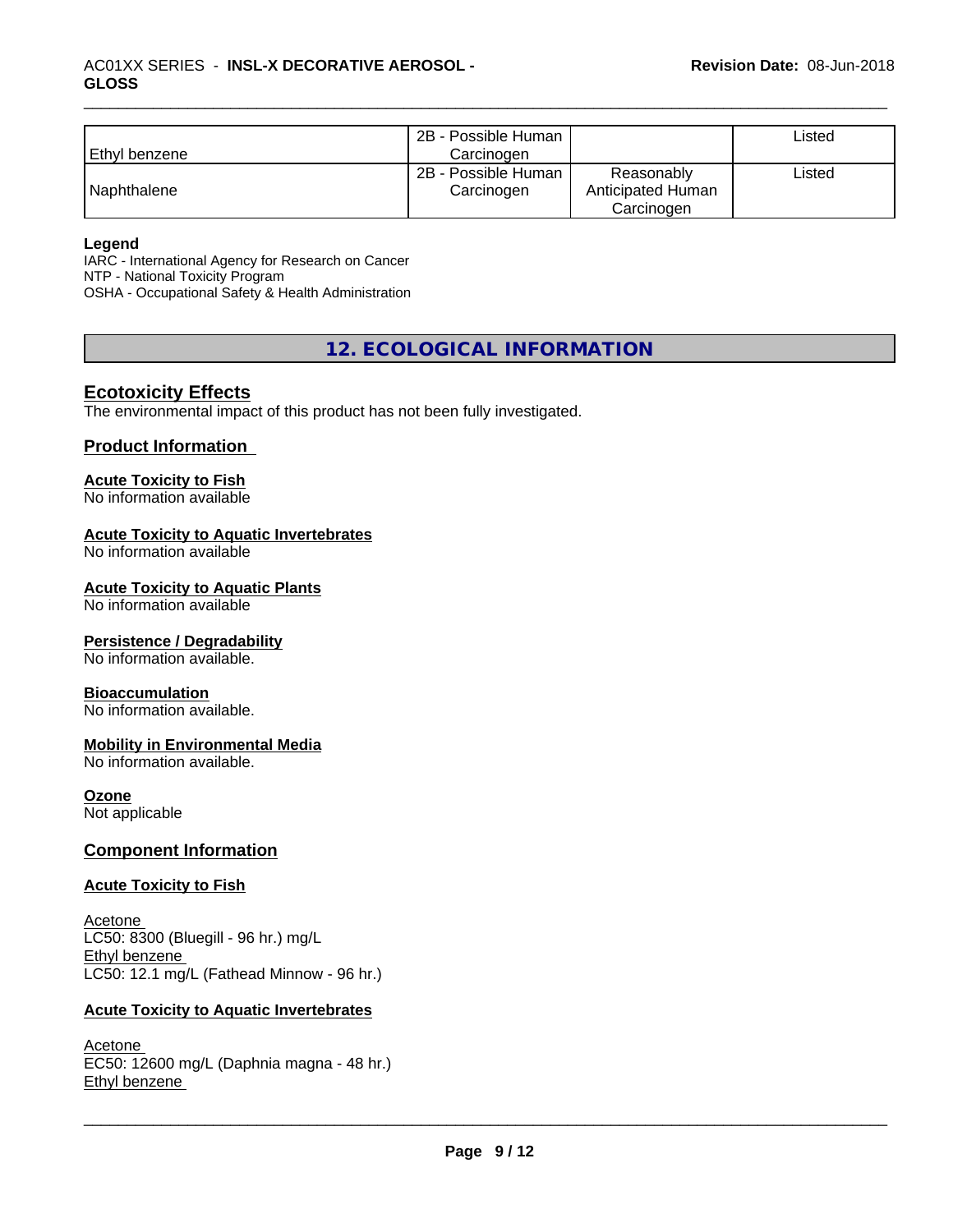EC50: 1.8 mg/L (Daphnia magna - 48 hr.)

#### **Acute Toxicity to Aquatic Plants**

Ethyl benzene

EC50: 4.6 mg/L (Green algae (Scenedesmus subspicatus), 72 hrs.)

#### **14. TRANSPORT INFORMATION**

| <b>Proper Shipping Name</b> | AEROSOLS              |
|-----------------------------|-----------------------|
| <b>Hazard class</b>         | 2.1                   |
| UN-No.                      | UN1950                |
| <b>Description</b>          | UN1950, AEROSOLS, 2.1 |

May be shipped as Limited Quantity (US Ground).

| <b>ICAO/IATA</b> | Contact the preparer for further information. |
|------------------|-----------------------------------------------|
| IMDG / IMO       | Contact the preparer for further information. |
|                  | 15. REGULATORY INFORMATION                    |

#### **International Inventories**

| <b>TSCA: United States</b> | Yes - All components are listed or exempt. |
|----------------------------|--------------------------------------------|
| <b>DSL: Canada</b>         | No - Not all of the components are listed. |
|                            | One or more component is listed on NDSL.   |

## **Federal Regulations**

#### **SARA 311/312 hazardous categorization**

| Acute health hazard               | Yes |  |
|-----------------------------------|-----|--|
| Chronic Health Hazard             | Yes |  |
| Fire hazard                       | Yes |  |
| Sudden release of pressure hazard | Nο  |  |
| Reactive Hazard                   | N٥  |  |

#### **SARA 313**

Section 313 of Title III of the Superfund Amendments and Reauthorization Act of 1986 (SARA). This product contains a chemical or chemicals which are subject to the reporting requirements of the Act and Title 40 of the Code of Federal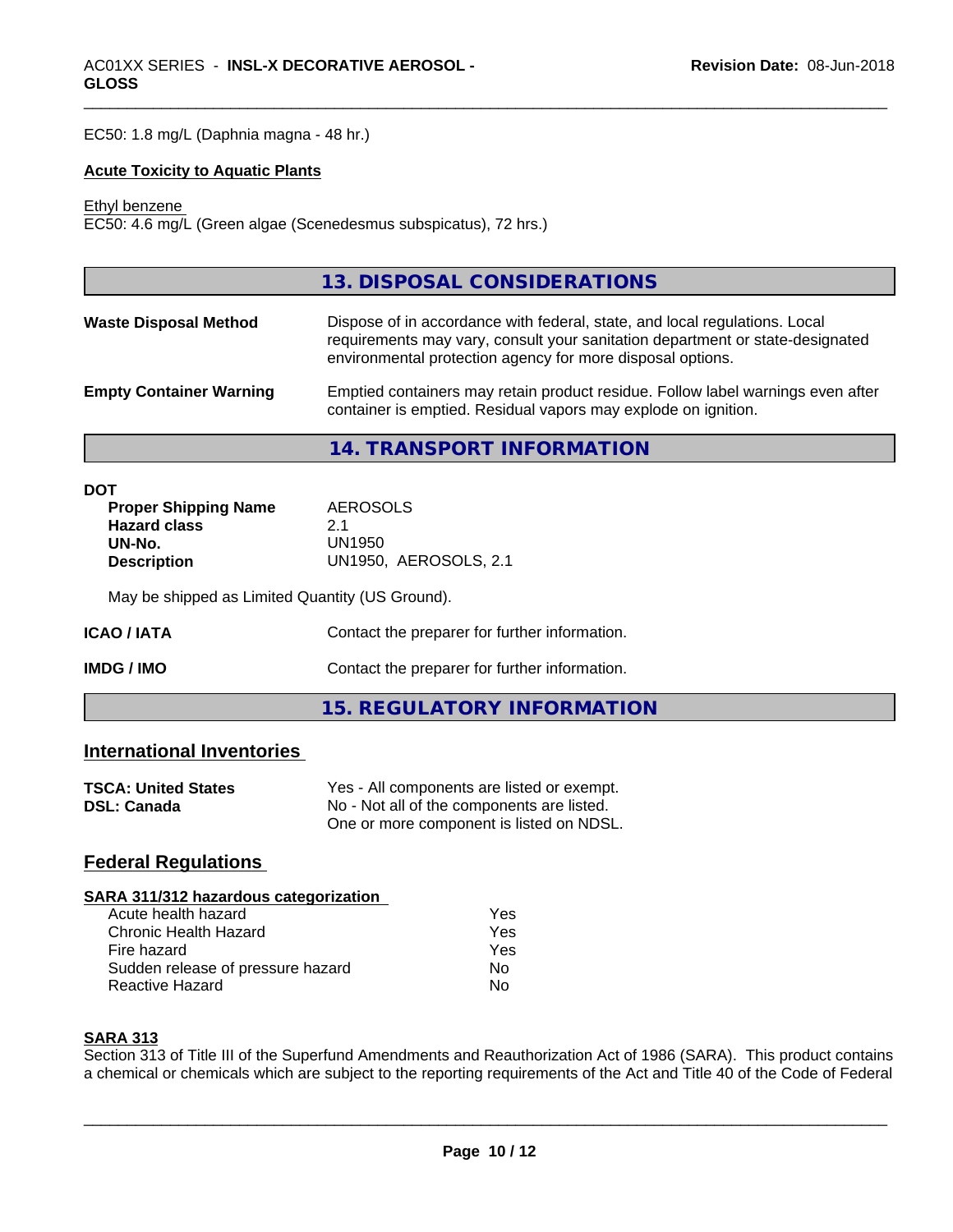Regulations, Part 372:

| <b>Chemical name</b> | <b>CAS No.</b> | Weight-% | <b>CERCLA/SARA 313</b><br>(de minimis concentration) |
|----------------------|----------------|----------|------------------------------------------------------|
| Toluene              | 108-88-3       | 10       |                                                      |
| Ethyl benzene        | 100-41-4       | 0.5      | 0.1                                                  |
| Naphthalene          | $91 - 20 - 3$  | 0.5      | 0.                                                   |

# **Clean Air Act,Section 112 Hazardous Air Pollutants (HAPs) (see 40 CFR 61)**

This product contains the following HAPs:

| <b>Chemical name</b> | <b>CAS No.</b> | Weight-% | <b>Hazardous Air Pollutant</b> |
|----------------------|----------------|----------|--------------------------------|
|                      |                |          | (HAP)                          |
| Toluene              | 108-88-3       | 10       | ∟isted                         |
| Ethyl benzene        | 100-41-4       | 0.5      | ∟isted                         |
| Naphthalene          | $91 - 20 - 3$  | 0.5      | ∟isted                         |

#### **US State Regulations**

#### **California Proposition 65**

**AVIMARNING:** Cancer and Reproductive Harm– www.P65warnings.ca.gov

#### **State Right-to-Know**

| <b>Chemical name</b> | <b>Massachusetts</b> | <b>New Jersey</b> | Pennsylvania |
|----------------------|----------------------|-------------------|--------------|
| Acetone              |                      |                   |              |
| Propane              |                      |                   |              |
| <b>Butane</b>        |                      |                   |              |
| <sup>-</sup> oluene  |                      |                   |              |

#### **Legend**

X - Listed

### **16. OTHER INFORMATION**

**HMIS** - **Health:** 2\* **Flammability:** 4 **Reactivity:** 0 **PPE:** -

 $\overline{\phantom{a}}$  ,  $\overline{\phantom{a}}$  ,  $\overline{\phantom{a}}$  ,  $\overline{\phantom{a}}$  ,  $\overline{\phantom{a}}$  ,  $\overline{\phantom{a}}$  ,  $\overline{\phantom{a}}$  ,  $\overline{\phantom{a}}$  ,  $\overline{\phantom{a}}$  ,  $\overline{\phantom{a}}$  ,  $\overline{\phantom{a}}$  ,  $\overline{\phantom{a}}$  ,  $\overline{\phantom{a}}$  ,  $\overline{\phantom{a}}$  ,  $\overline{\phantom{a}}$  ,  $\overline{\phantom{a}}$ 

**HMIS Legend**

- 0 Minimal Hazard
- 1 Slight Hazard
- 2 Moderate Hazard
- 3 Serious Hazard
- 4 Severe Hazard
- <sup>\*</sup> Chronic Hazard

X - Consult your supervisor or S.O.P. for "Special" handling instructions.

*Note: The PPE rating has intentionally been left blank. Choose appropriate PPE that will protect employees from the hazards the material will present under the actual normal conditions of use.*

*Caution: HMISÒ ratings are based on a 0-4 rating scale, with 0 representing minimal hazards or risks, and 4 representing significant hazards or risks. Although HMISÒ ratings are not required on MSDSs under 29 CFR 1910.1200, the preparer, has chosen to provide them. HMISÒ ratings are to be used only in conjunction with a fully implemented HMISÒ program by workers who have received appropriate HMISÒ training. HMISÒ is a*